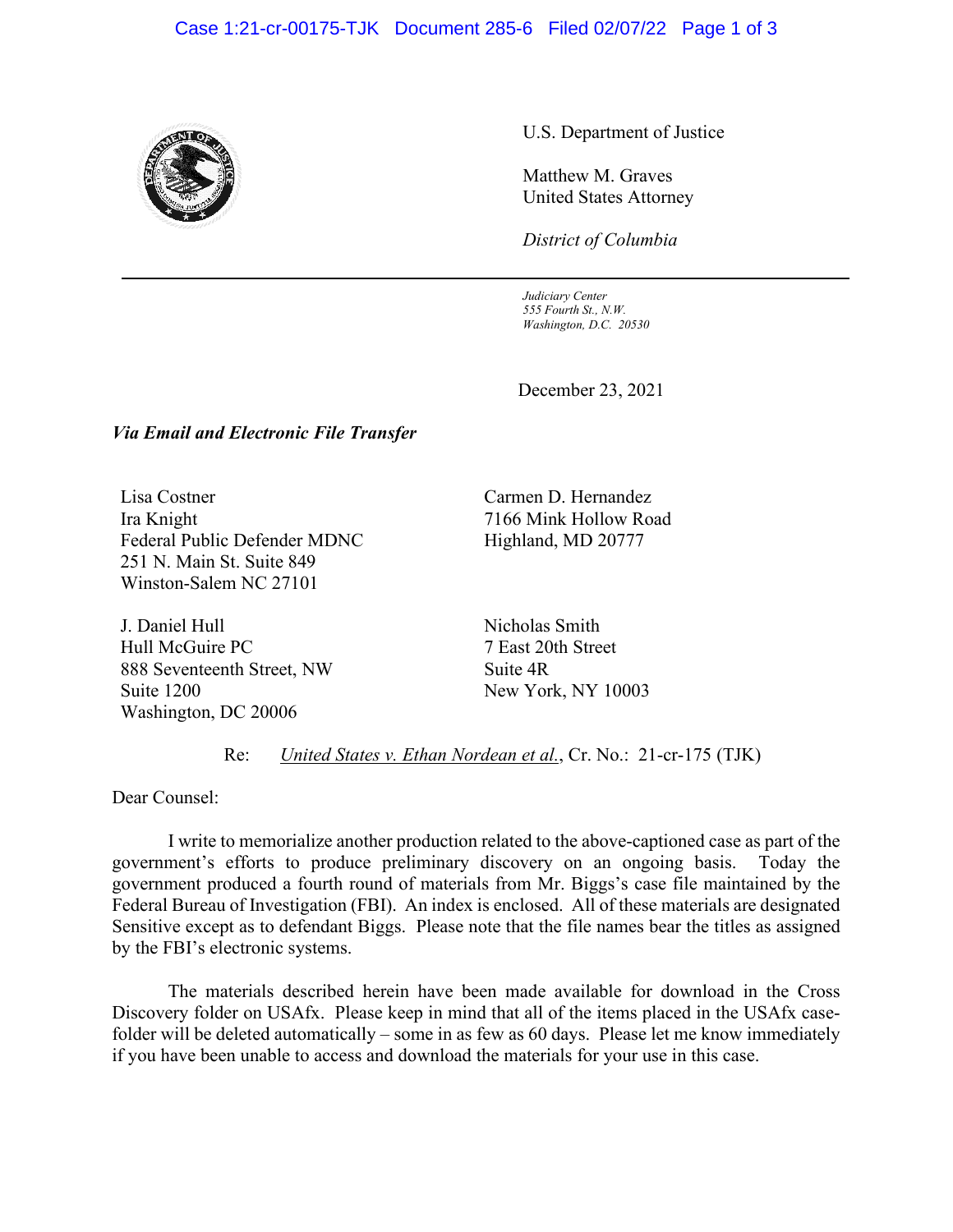To assist our future productions of discovery, we would again request that you return external hard drives that we have supplied, once you have had an opportunity to copy the materials.

We understand that our discovery obligations are ongoing and intend to supplement our disclosures on a rolling basis. If you have any questions, please do not hesitate to contact us.

Sincerely yours,

MATTHEW M. GRAVES UNITED STATES ATTORNEY

By:  $/s/$ 

Luke M. Jones Assistant United States Attorney 555 4th Street, N.W. Washington, D.C. 20530 (202) 252-7066 Luke.jones@usdoj.gov

Encl.: Biggs\_Production Index 12.23.2021.pdf